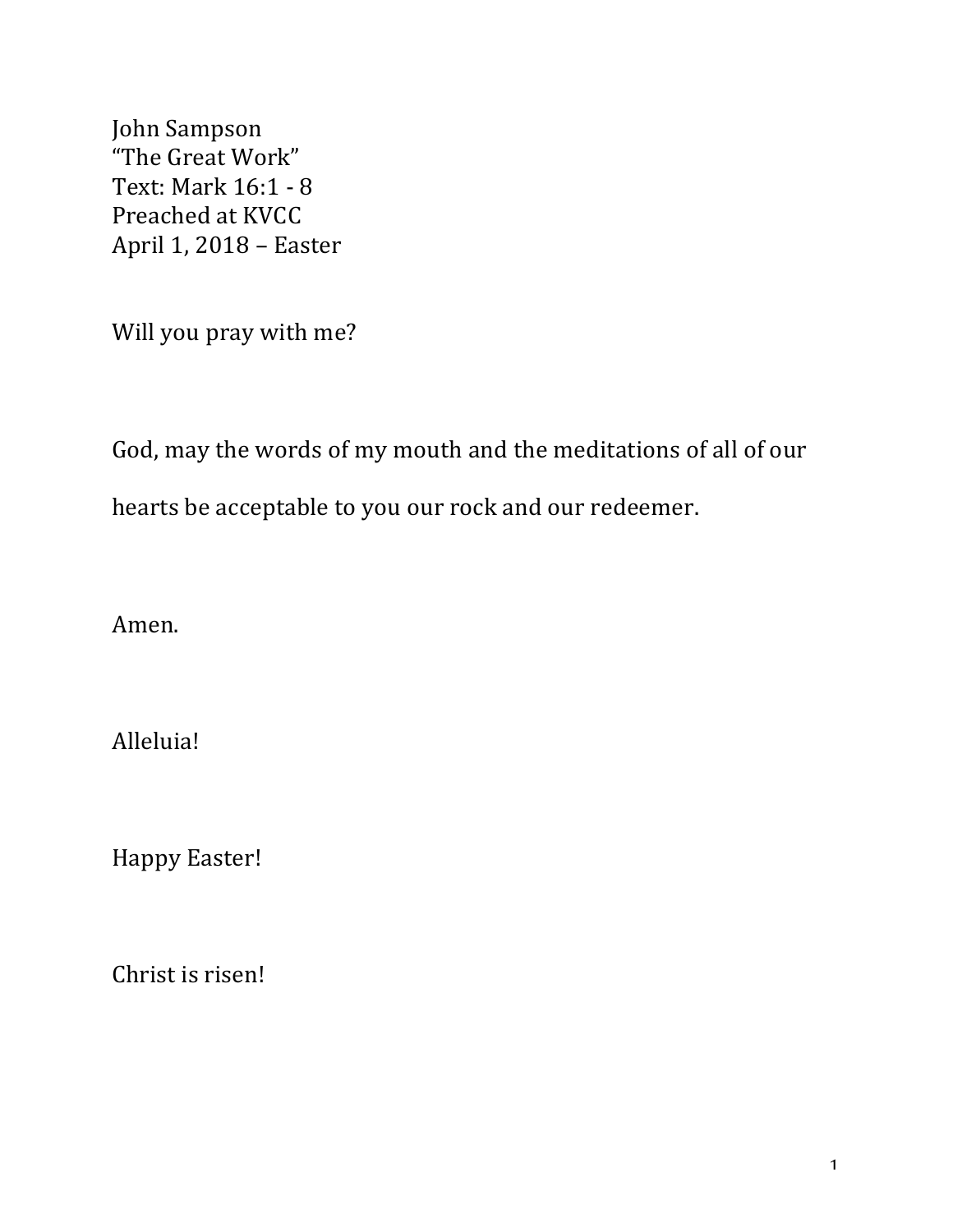This morning, this morning of all mornings, when the newly risen sun has banished the darkness, and we hear that death itself is overthrown, we shout out our alleluias, because we have so much to be thankful for.

This morning we celebrate the resurrection of Jesus, the one we call the Christ. Where the world said "No!" to his message of love and compassion, God has said "Yes!" Where the world said "No!" to Jesus' example of eating with all of his neighbors, including prostitutes and tax collectors, and the impure, God has said "Yes!" Where the world said no to blessing the poor and the weak and the grieving, God has said "Yes!"

That is why we say "Alleluia!" this morning.

God has said "Yes!" by raising her chosen one, and proclaiming that Jesus' message and example will never be silenced by the grave, and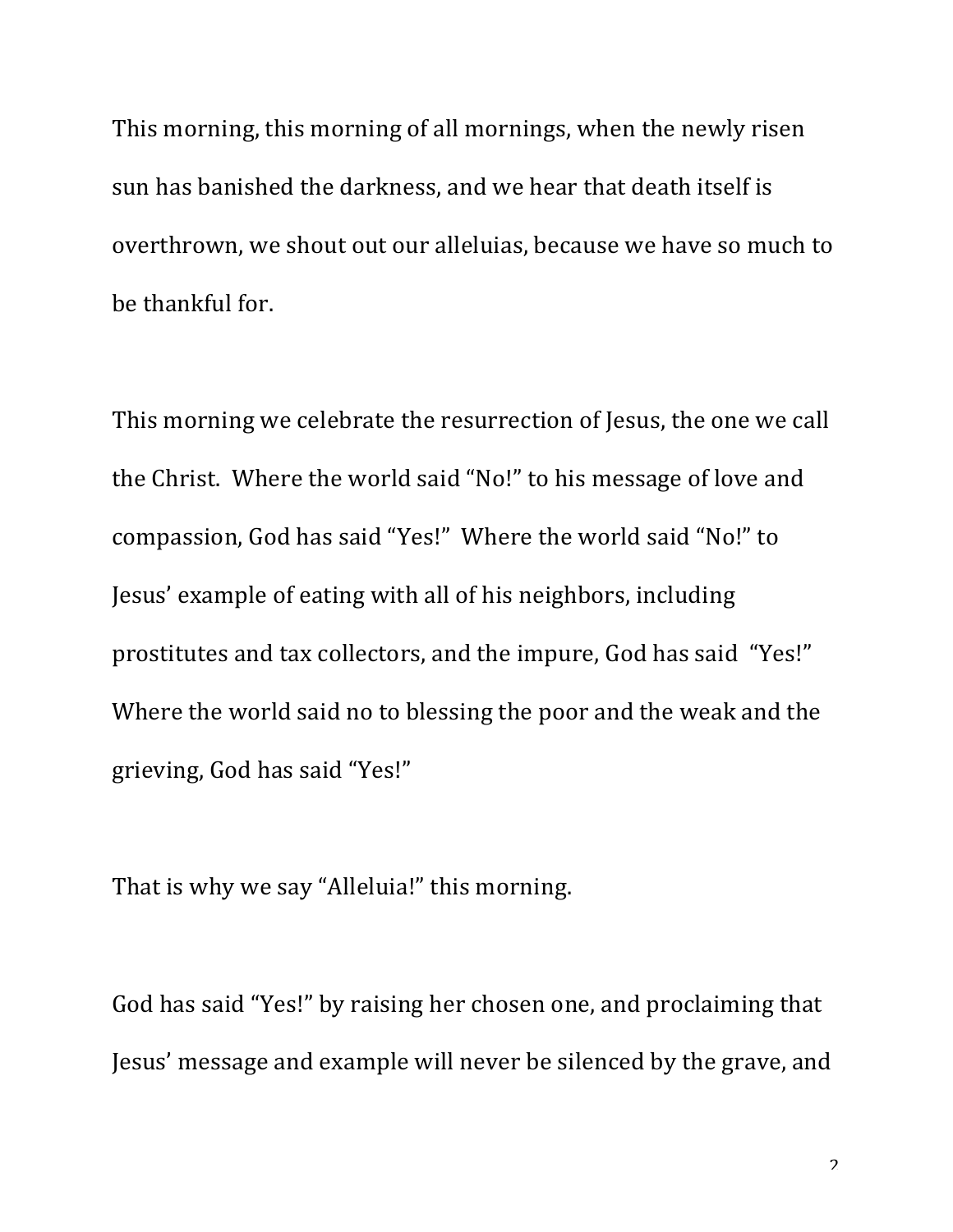that he will live forever in our hearts, and in our lives. God has said "Yes!" on this Easter morning by raising all that is good, and right, and beautiful in humanity, and showing us that these things will never die.

That is why we shout "Alleluia!" today.

This morning we celebrate because Love and Life have triumphed in the face of the brokenness and cruelty of the cross. This morning we can celebrate because God has shown us the most radical vision of hope – that Love and Life can be reborn not just once upon a time, but also within our lives, within our imperfect and messy human lives, right here and right now.

That is why we proclaim "Alleluia!" this morning.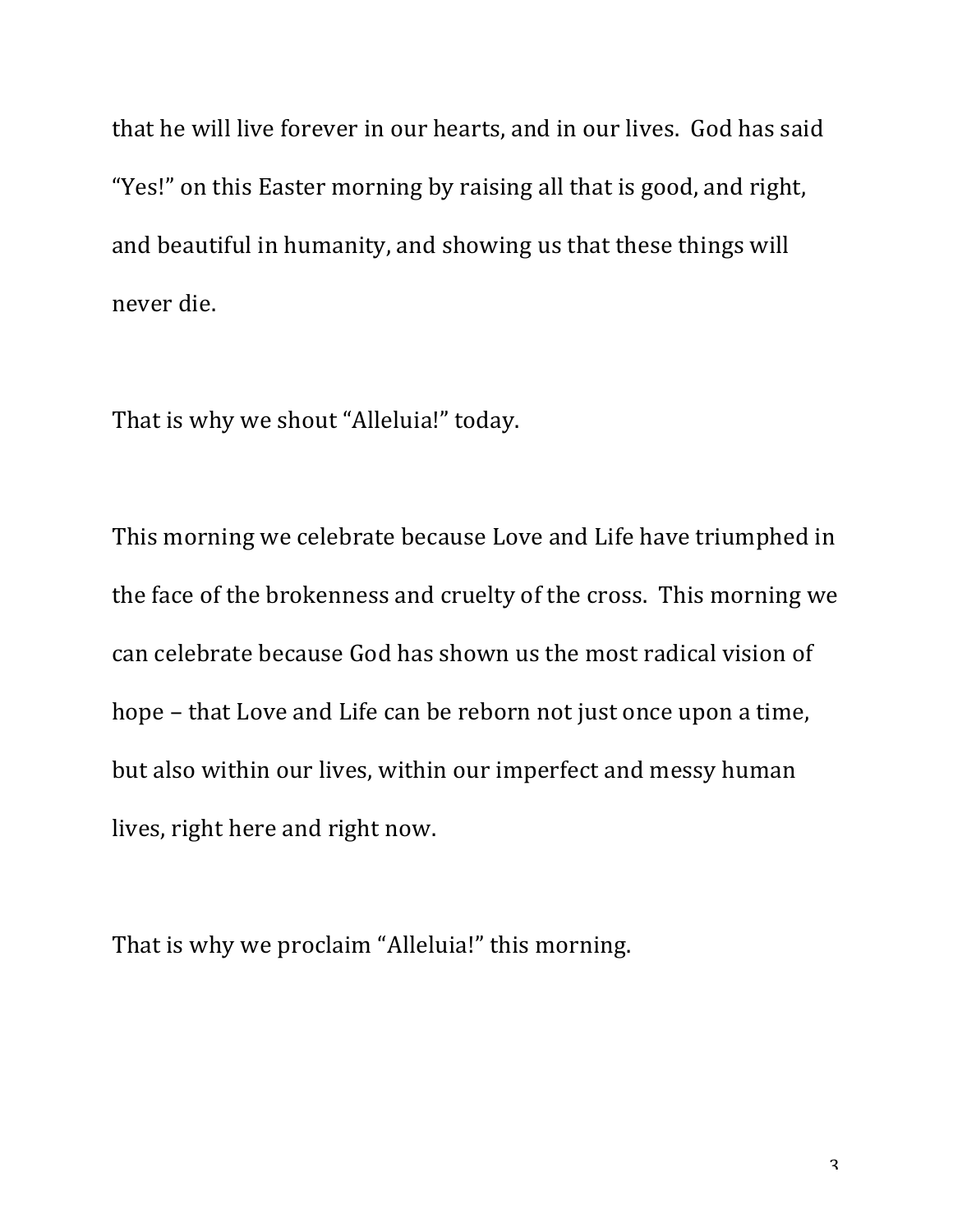There is so much to be thankful for this Easter, and yet, it may have seemed like the story we heard read from the gospel of Mark was a discordant note in the symphony of wonder and joy that is this moment.

The story may have seemed out of tune because instead of ending with proclamation, it ends in silence. Instead of ending in joy, it ends in fear.

It starts out simply enough. Jesus' female friends and followers – the two Marys and Salome – rise early to travel to Jesus' tomb to prepare his corpse with spices. It's an act of love and faithfulness for them to do this for the man who was their teacher, and their hope. They come to that tomb expecting to find it sealed, and Jesus' corpse lying within.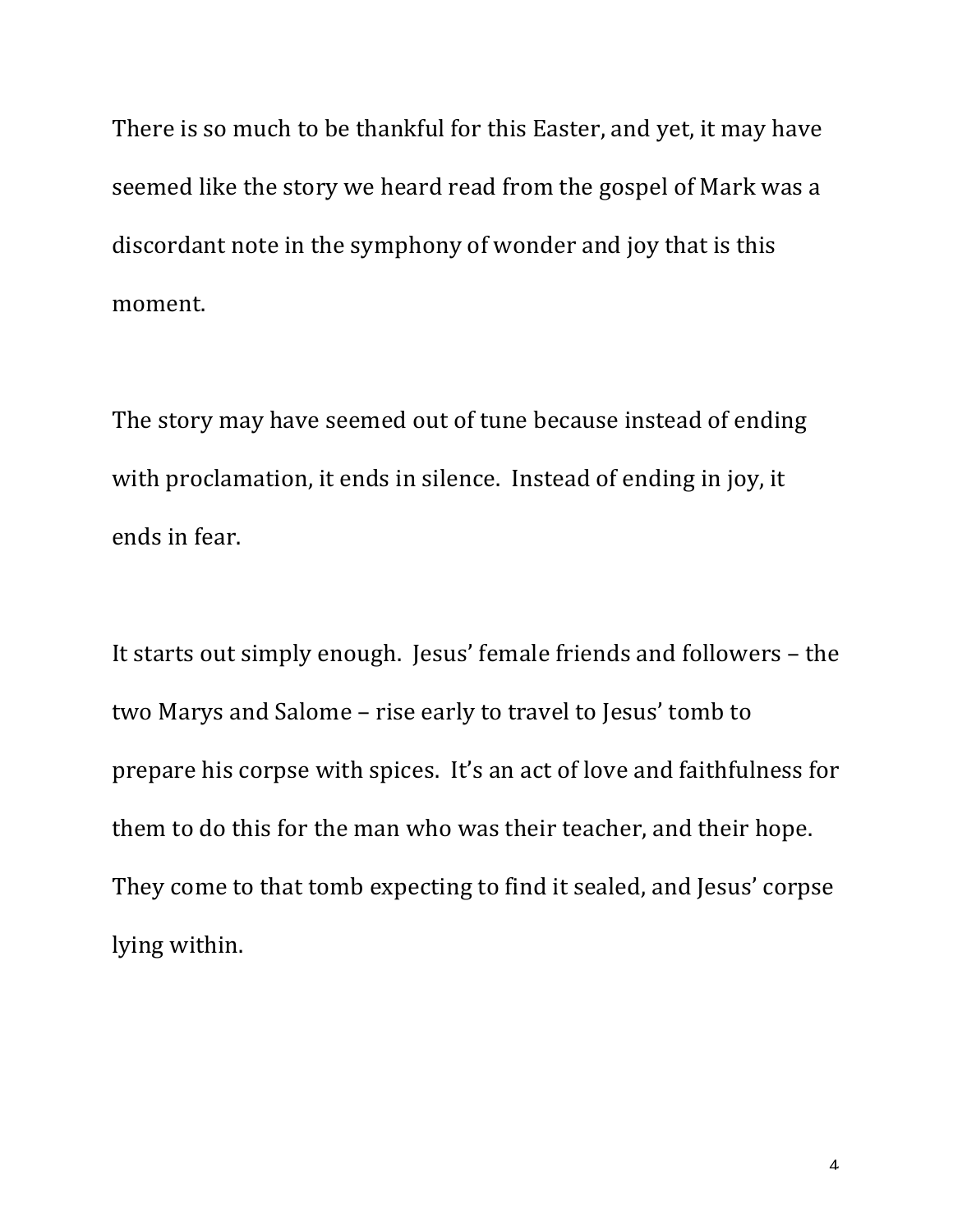But instead of finding the expected, God delivers an existential shock. For the tomb is already open, and instead of finding Jesus' corpse, they meet a man dressed in white. And before they can even accuse the man of vandalizing the tomb, and stealing the body he speaks.

And he tells them something that stuns them, that makes their legs go weak. He tells them that Jesus is not there because he has been raised!

He has been raised!

And not only that, but he is gone on to Galilee and will meet them all there, just like he told them he would.

The man dressed in white tells the Marys and Salome to go and tell all the disciples what has happened.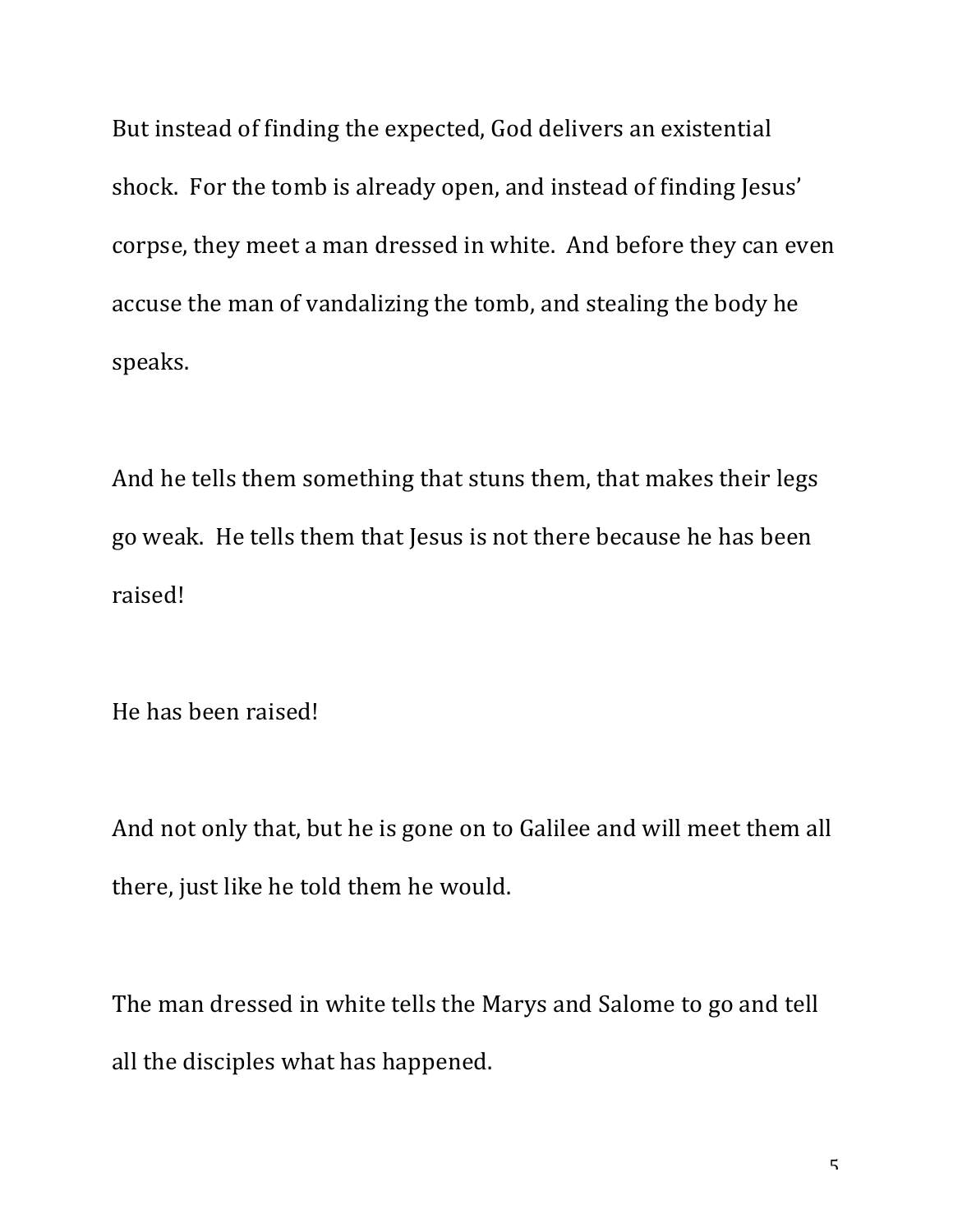And then something amazing occurs. The women flee, and they are so frightened that they don't say anything to anyone. This is a BIG deal in the gospel of Mark, because in Mark everyone tells everyone else everything, even when they are sworn to secrecy. But here, at the moment it matters most, these three women bite their tongues, and run away.

Psalm 40 opens by telling us that God performs deeds of great power and wonder, sometimes out in the world, but more often in ordinariness of our own lives. And that many will see these deeds, and that they won't break out into joy or thanksgiving or alleluias, but will respond by shuddering in fear.

The Psalmist says, "Many will see. Many will see and fear."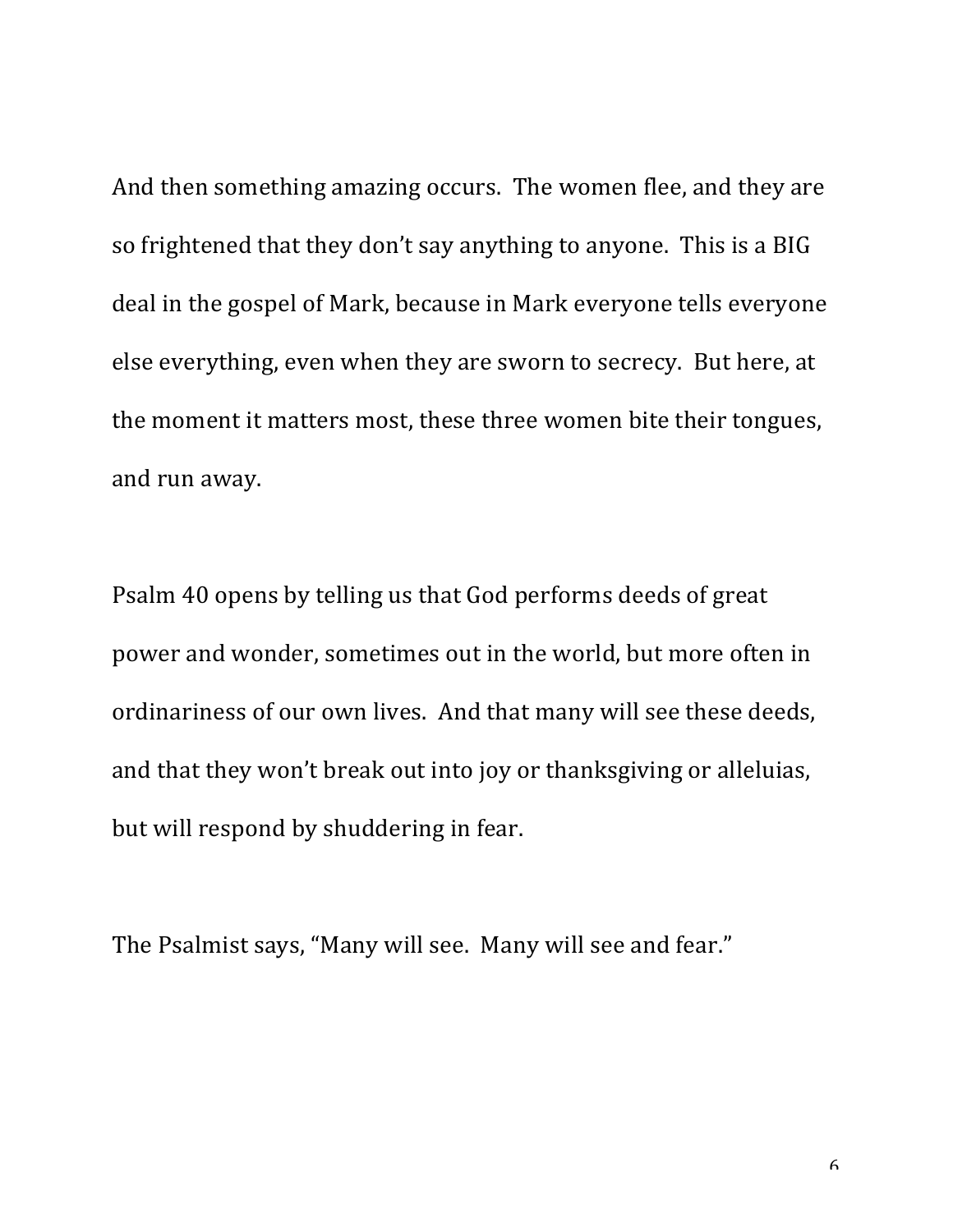I think that is what has happened to these women  $-$  to the two Marys and Salome. They become afraid and run away and keep silent because they believe they have come into contact with God's great power.

They begin to believe in God's great power by seeing the stone to the tomb rolled away.

They begin to believe in God's great power because they meet God's messenger – who looks like a human and is dressed in white.

They begin to believe in God's great power because they look into that tomb and Jesus' body is missing.

They begin to believe in God's great power because they remember all of those odd things Jesus used to tell them about how he would die, and yet how death wouldn't be the end.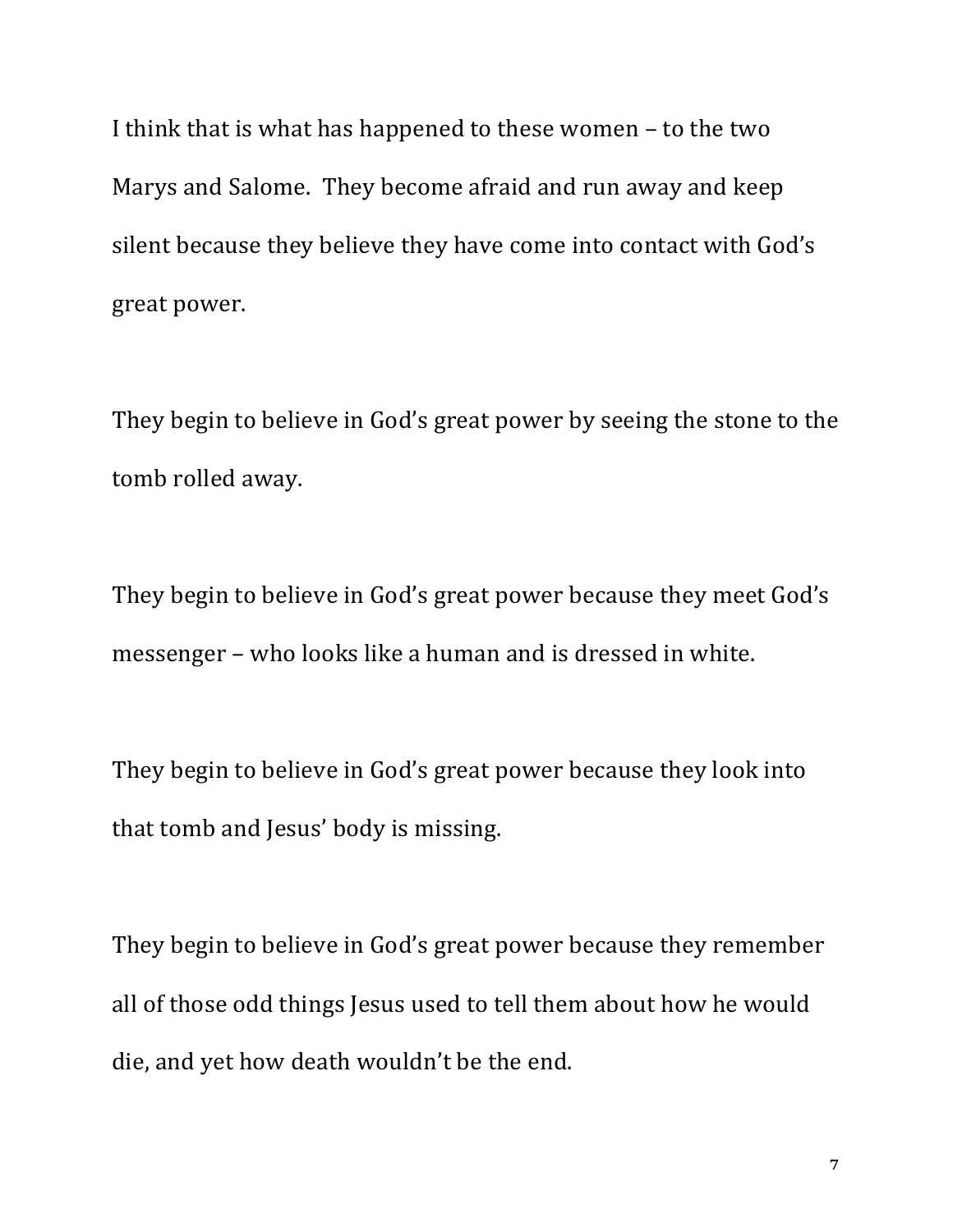And I think those three women begin to ask themselves within their hearts if what they are witnessing could actually be true. And I think that it scares them to their core, that their hair stands up on end, that they get goose pimples all over their bodies, and then they run. Not to find Jesus. Not to tell the disciples. But to escape from a truth that is slowly coming into focus, a truth that is simply too big to believe, a truth that tells them that all of the assumptions of their lives are now suspect.

But that is not where the story ends, because now the perspective flips. Instead of considering the women, we are invited to look into our hearts, and ask ourselves questions that may shatter the most tightly held beliefs we have about our lives, and who we are.

How will you greet the news of this Easter morning?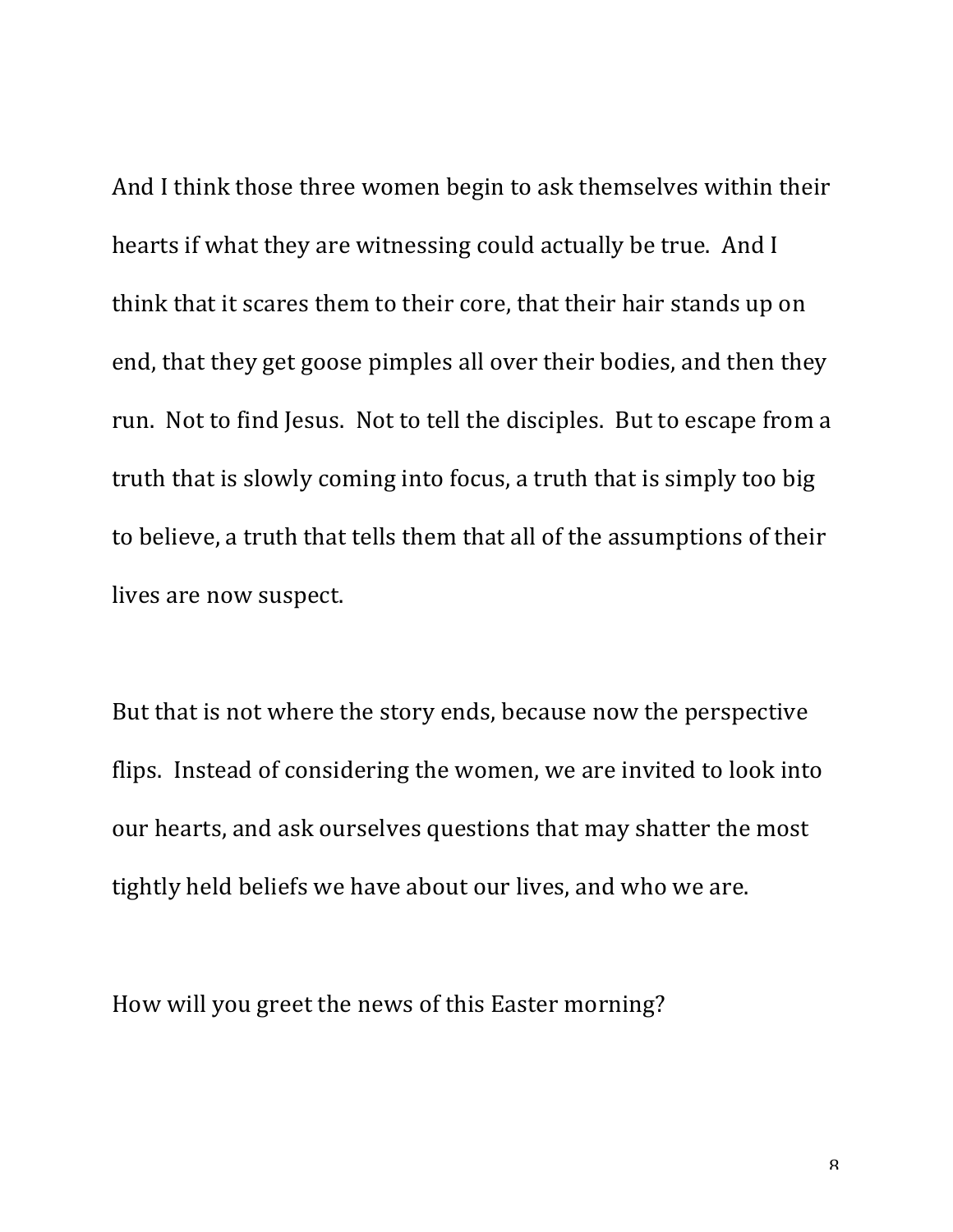How will you live after you have come into the presence of God's power?

How will you respond to hearing that Jesus is not here, but has gone out before us?

What difference will it make to your life that love and humanity have triumphed over brokenness and death?

Will you run away from this Easter morning, telling no one what you have heard out of fear?

Or will you run towards the Easter sunrise shouting alleluias, and giving great thanks for what God has done in Jesus, and what God is doing right now in your life?